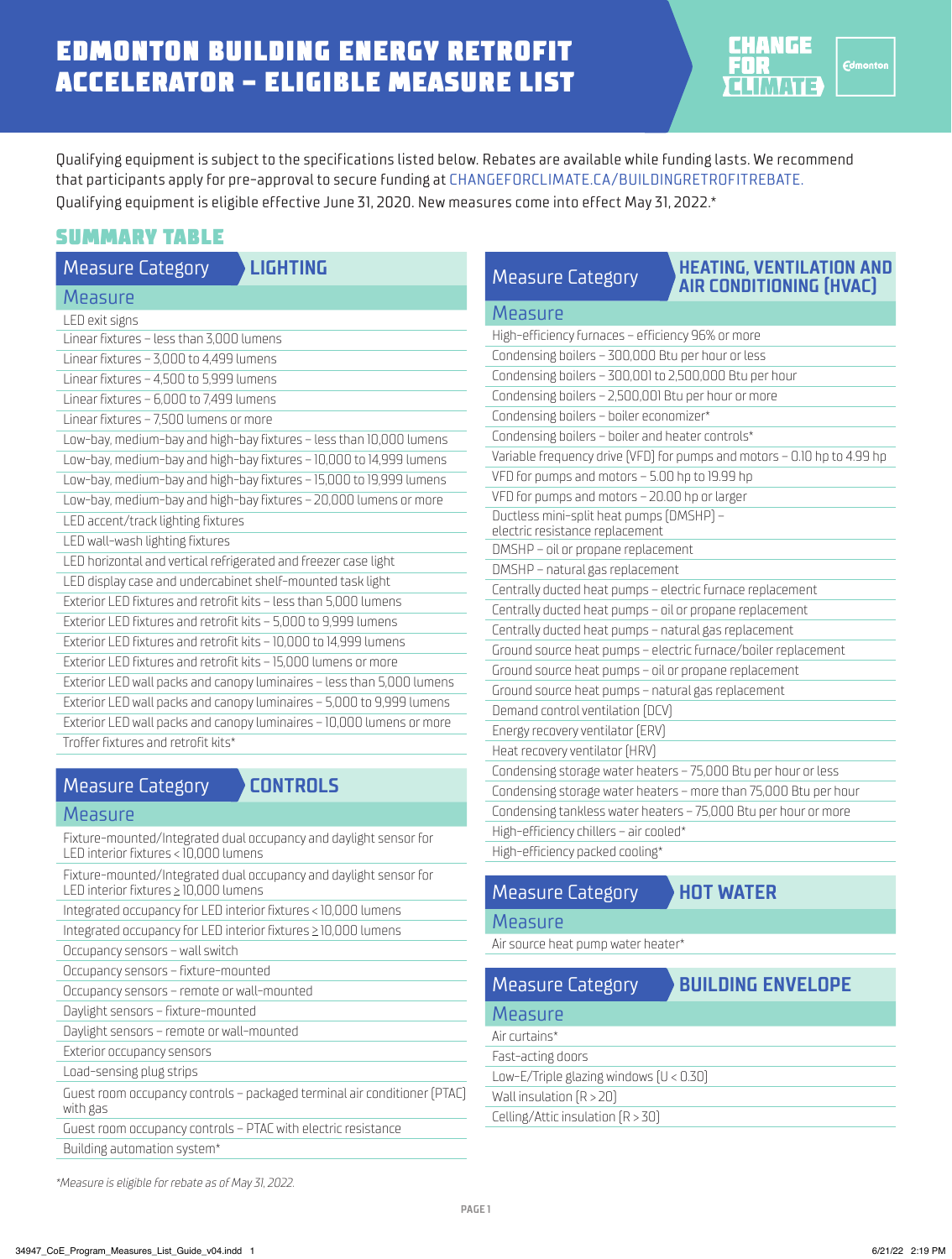| <b>Measure Category</b> | <b>SOLAR</b> | <b>Measure Category</b>                                                                                                                   | <b>BUILDING CERTIFICATION</b> |  |
|-------------------------|--------------|-------------------------------------------------------------------------------------------------------------------------------------------|-------------------------------|--|
| <b>Measure</b>          |              | <b>Measure</b>                                                                                                                            |                               |  |
| Solar PV – small*       |              | Building certification                                                                                                                    |                               |  |
| Solar PV - large*       |              | • FnerPHit                                                                                                                                | <b>BOMA BEST</b>              |  |
| Battery energy storage* |              | • LEED Existing Buildings:<br>Net Zero<br>Operations and Maintenance<br><b>FNFRGY STAR®</b><br>• LEED Interior Design and<br>Construction |                               |  |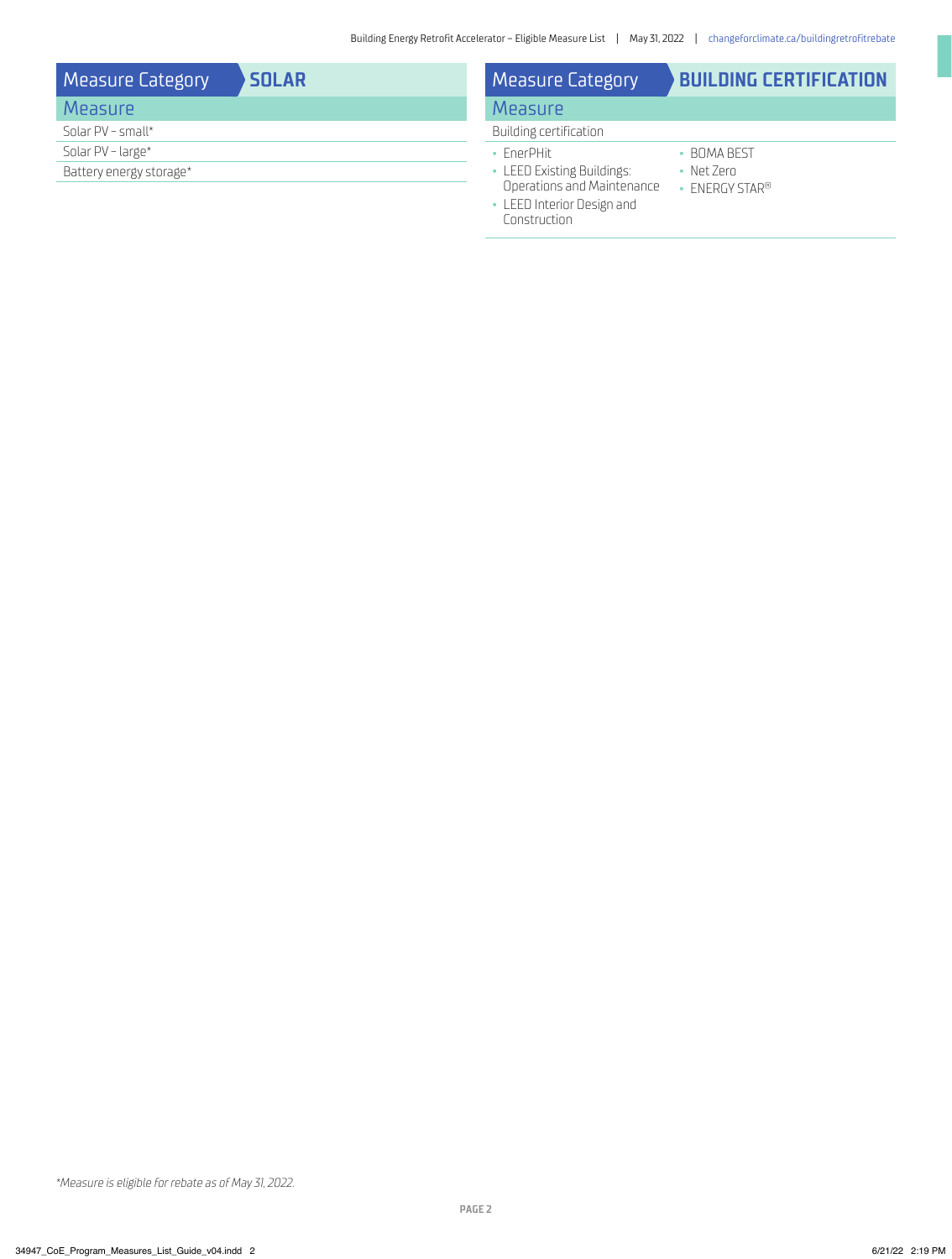## MEASURE ELIGIBILITY CRITERIA AND REBATE AMOUNTS

|                        | Measure ID   Measure Name and Eligibility Criteria                                                                                                                                                                                                                                                                                                   | Rebate [\$/unit] |  |
|------------------------|------------------------------------------------------------------------------------------------------------------------------------------------------------------------------------------------------------------------------------------------------------------------------------------------------------------------------------------------------|------------------|--|
|                        | <b>LED Exit Signs</b>                                                                                                                                                                                                                                                                                                                                |                  |  |
| <b>BERA01051</b>       | LED exit signs                                                                                                                                                                                                                                                                                                                                       |                  |  |
|                        | · Exit sign meeting the following criteria:<br>· Wattage: less than or equal to 5W<br>. Standard: listed in accordance with the standard C22.2 No. 141-15<br>· Eligible: exit sign LED replacement fixtures and photoluminescent signs<br>• Not eligible: retrofit kits and screw-in lamps<br>• Must provide specification sheet(s) with application | \$12 per sign    |  |
| <b>Linear Fixtures</b> |                                                                                                                                                                                                                                                                                                                                                      |                  |  |
| <b>BERA01061</b>       | Linear fixtures - less than 3.000 lumens                                                                                                                                                                                                                                                                                                             |                  |  |
|                        | - DesignLights Consortium® $[DL]$ certified surface and suspended linear fixtures meeting the<br>following criteria:<br>· Lighting output: less than 3,000 lumens<br>· Category: indoor - linear ambient luminaire<br>· Primary use: direct linear ambient luminaires or linear ambient luminaires with<br>indirect component                        | \$15 per fixture |  |
| <b>BERA01062</b>       | Linear fixtures - 3,000 to 4,499 lumens                                                                                                                                                                                                                                                                                                              |                  |  |
|                        | . DLC certified surface and suspended linear fixtures meeting the following criteria:<br>. Lighting output: greater than or equal to 3,000 lumens and less than 4,500 lumens<br>· Category: indoor - linear ambient luminaire<br>· Primary use: direct linear ambient luminaires or linear ambient luminaires with<br>indirect component             | \$20 per fixture |  |
| BERA01063              | Linear fixtures - 4,500 to 5,999 lumens                                                                                                                                                                                                                                                                                                              |                  |  |
|                        | . DLC certified surface and suspended linear fixtures meeting the following criteria:<br>· Lighting output: greater than or equal to 4,500 lumens and less than 6,000 lumens<br>· Category: indoor - linear ambient luminaire<br>· Primary use: direct linear ambient luminaires or linear ambient luminaires with<br>indirect component             | \$30 per fixture |  |
| <b>BERA01064</b>       | Linear fixtures - 6,000 to 7,499 lumens                                                                                                                                                                                                                                                                                                              |                  |  |
|                        | . DLC certified surface and suspended linear fixtures meeting the following criteria:<br>. Lighting output: greater than or equal to 6,000 lumens and less than 7,500 lumens<br>. Category: indoor - linear ambient luminaire<br>· Primary use: direct linear ambient luminaires or linear ambient luminaires with<br>indirect component             | \$50 per fixture |  |
| <b>BERA01065</b>       | Linear fixtures - 7,500 lumens or more                                                                                                                                                                                                                                                                                                               |                  |  |
|                        | . DLC certified surface and suspended linear fixtures meeting the following criteria:<br>· Lighting output: greater than or equal to 7,500 lumens<br>· Category: indoor - linear ambient luminaire<br>· Primary use: direct linear ambient luminaires or linear ambient luminaires with<br>indirect component                                        | \$70 per fixture |  |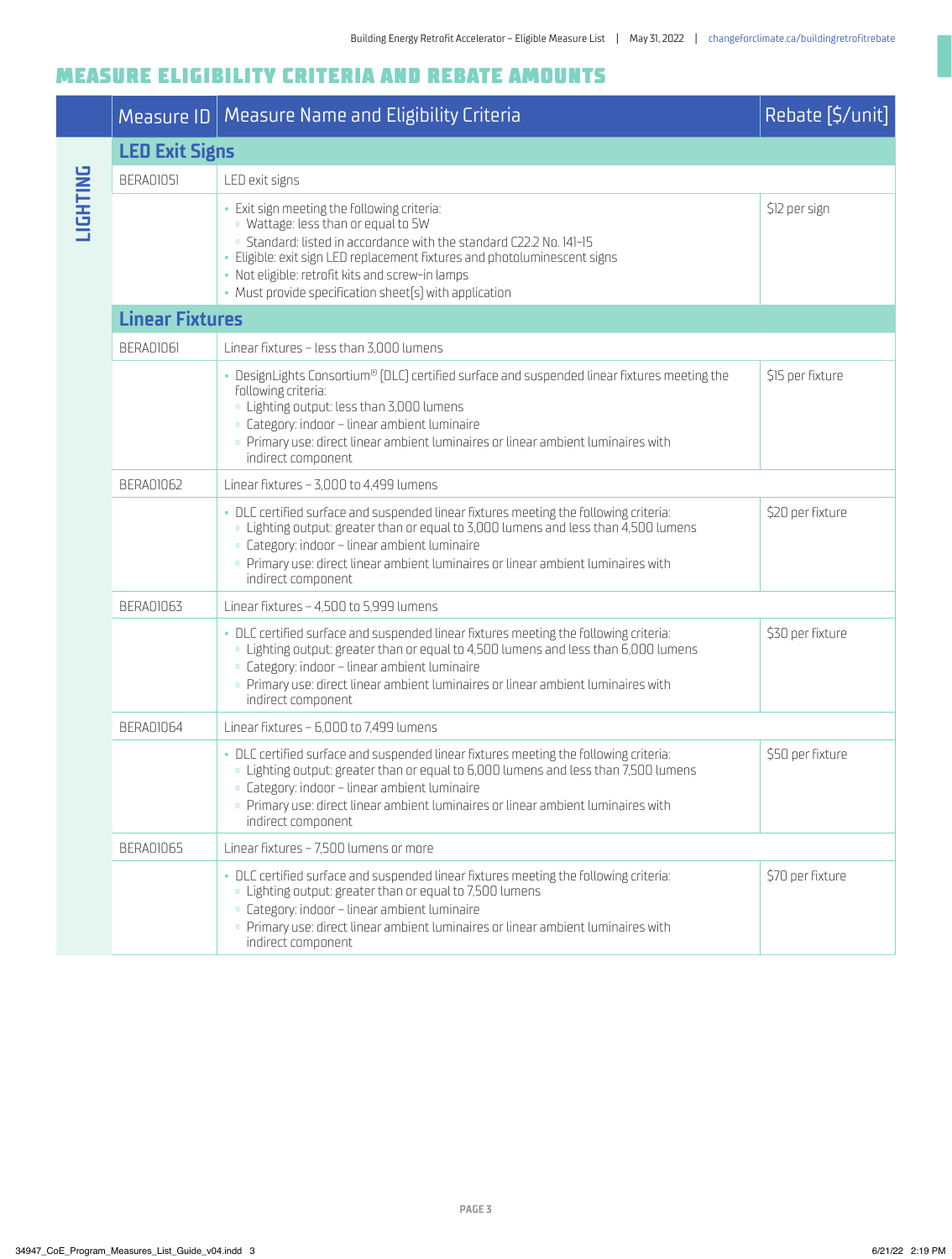|                 |                                                                        | Measure ID   Measure Name and Eligibility Criteria                                                                                                                                                                                                                                                                                                                                                                               | Rebate [\$/unit]  |  |
|-----------------|------------------------------------------------------------------------|----------------------------------------------------------------------------------------------------------------------------------------------------------------------------------------------------------------------------------------------------------------------------------------------------------------------------------------------------------------------------------------------------------------------------------|-------------------|--|
| <b>JIGHTING</b> |                                                                        | Low-bay, Medium-bay and High-bay Fixtures                                                                                                                                                                                                                                                                                                                                                                                        |                   |  |
|                 | <b>BERA01091</b>                                                       | Low-bay, medium-bay and high-bay fixtures and retrofit kits - less than 10,000 lumens                                                                                                                                                                                                                                                                                                                                            |                   |  |
|                 |                                                                        | · DLC certified low-bay, medium-bay and high-bay fixtures and retrofit kits meeting the<br>following criteria:<br>· Lighting output: less than 10,000 lumens<br>· Category: indoor luminaires - low-bay/medium-bay/high-bay<br>· Primary use: low-bay/medium-bay luminaires for commercial and industrial buildings or<br>high-bay aisle luminaires                                                                              | \$30 per fixture  |  |
|                 | <b>BERA01092</b>                                                       | Low-bay, medium-bay and high-bay fixtures and retrofit kits - 10,000 to 14,999 lumens                                                                                                                                                                                                                                                                                                                                            |                   |  |
|                 |                                                                        | · DLC certified low-bay, medium-bay and high-bay fixtures and retrofit kits meeting the<br>following criteria:<br>. Lighting output: greater than or equal to 10,000 lumens and less than 15,000 lumens<br>· Category: indoor luminaires - high-bay<br>. Primary use: high-bay luminaires for commercial and industrial buildings, or low-bay<br>luminaires for commercial and industrial buildings or high-bay aisle luminaires | \$50 per fixture  |  |
|                 | <b>BERA01093</b>                                                       | Low-bay, medium-bay and high-bay fixtures and retrofit kits - 15,000 to 19,999 lumens                                                                                                                                                                                                                                                                                                                                            |                   |  |
|                 |                                                                        | · DLC certified low-bay, medium-bay and high-bay fixtures and retrofit kits meeting the<br>following criteria:<br>. Lighting output: greater than or equal to 15,000 lumens and less than 20,000 lumens<br>· Category: indoor luminaires - high-bay<br>· Primary use: high-bay luminaires for commercial and industrial buildings, low-bay luminaires<br>for commercial and industrial buildings or high-bay aisle luminaires    | \$75 per fixture  |  |
|                 | <b>BERA01094</b>                                                       | Low-bay, medium-bay and high-bay fixtures and retrofit kits - 20,000 lumens or more                                                                                                                                                                                                                                                                                                                                              |                   |  |
|                 |                                                                        | · DLC certified low-bay, medium-bay and high-bay fixtures and retrofit kits meeting the<br>following criteria:<br>. Lighting output: greater than or equal to 20,000 lumens<br>· Category: indoor luminaires - high-bay<br>. Primary use: high-bay luminaires for commercial and industrial buildings, low-bay luminaires<br>for commercial and industrial buildings or high-bay aisle luminaires                                | \$100 per fixture |  |
|                 |                                                                        | <b>LED Accent/Track Lighting Fixtures</b>                                                                                                                                                                                                                                                                                                                                                                                        |                   |  |
|                 | <b>BERA01101</b>                                                       | LED accent/track lighting fixtures                                                                                                                                                                                                                                                                                                                                                                                               |                   |  |
|                 |                                                                        | · ENERGY STAR certified accent/track lighting fixtures meeting the following criteria:<br>· Primary use: indoor – accent/track, ceiling mount, omni-directional wall mount                                                                                                                                                                                                                                                       | \$20 per fixture  |  |
|                 | <b>LED Horizontal and Vertical Refrigerated and Freezer Case Light</b> |                                                                                                                                                                                                                                                                                                                                                                                                                                  |                   |  |
|                 | BFRA01111                                                              | LED horizontal and vertical refrigerated and freezer case light                                                                                                                                                                                                                                                                                                                                                                  |                   |  |
|                 |                                                                        | · DLC certified horizontal and vertical refrigerated and freezer case light meeting the<br>following criteria:<br>. Primary use: horizontal refrigerated case luminaires and vertical refrigerated and freezer<br>case luminaires<br>• Must be installed in a refrigerator, freezer or a display case<br>· Not eligible: retrofit kits                                                                                           | \$5 per foot      |  |
|                 |                                                                        | <b>LED Display Case and Undercabinet Shelf-Mounted Task Light</b>                                                                                                                                                                                                                                                                                                                                                                |                   |  |
|                 | BERAO1112                                                              | LED display case and undercabinet shelf-mounted task light                                                                                                                                                                                                                                                                                                                                                                       |                   |  |
|                 |                                                                        | · DLC certified LED display case and undercabinet shelf-mounted task light meeting the<br>following criteria:<br>· Primary use: horizontal and vertical display case and task luminaires<br>· Not eligible: retrofit kits                                                                                                                                                                                                        | \$5 per foot      |  |

**PAGE 4**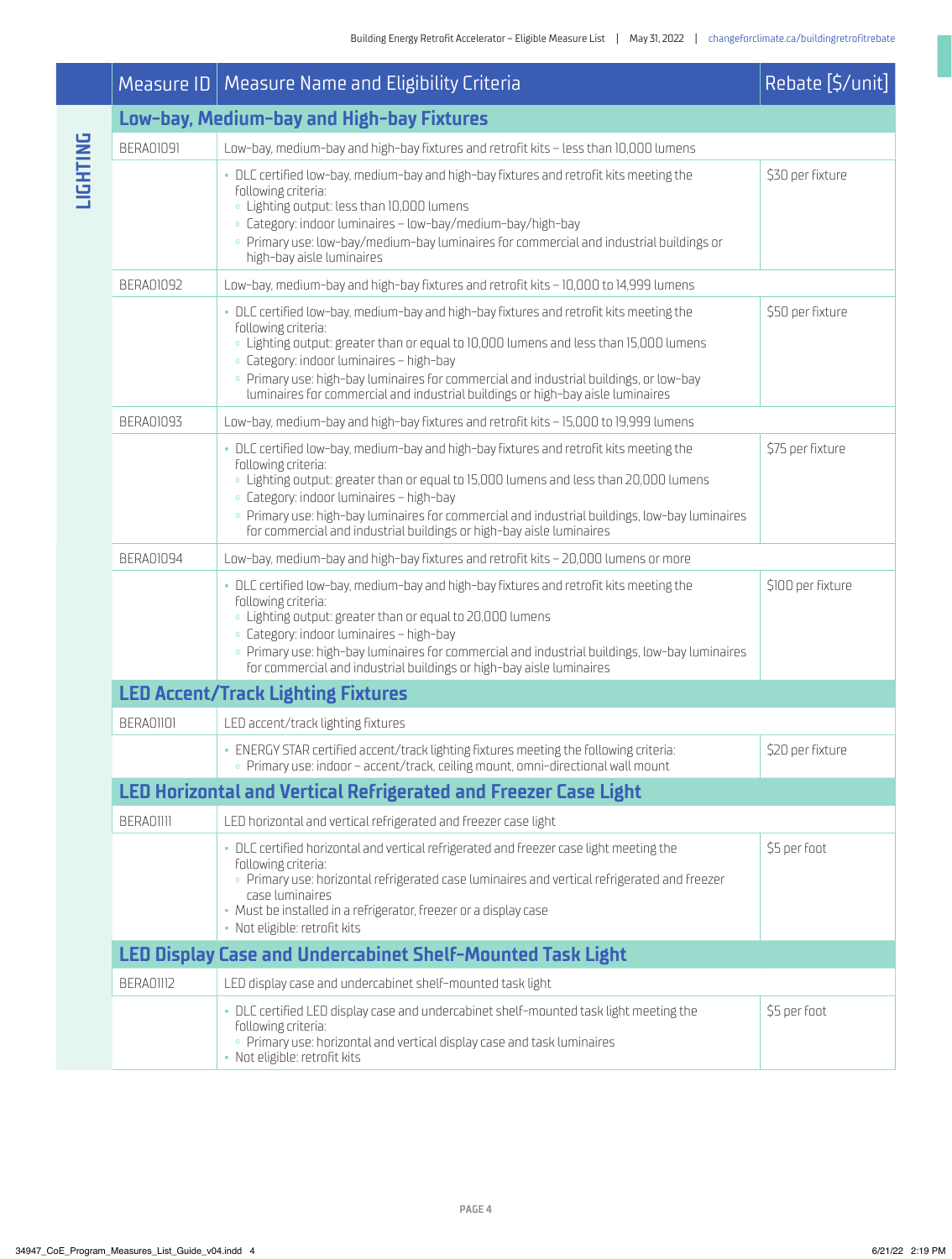|          |                  | Measure ID   Measure Name and Eligibility Criteria                                                                                                                                                                                                                                                                                                                                                                                                                                                                                                                                                                                                                                 | Rebate [\$/unit]  |
|----------|------------------|------------------------------------------------------------------------------------------------------------------------------------------------------------------------------------------------------------------------------------------------------------------------------------------------------------------------------------------------------------------------------------------------------------------------------------------------------------------------------------------------------------------------------------------------------------------------------------------------------------------------------------------------------------------------------------|-------------------|
|          |                  | <b>Exterior LED Fixtures and Retrofit Kits</b>                                                                                                                                                                                                                                                                                                                                                                                                                                                                                                                                                                                                                                     |                   |
|          | BFRA02011        | Exterior LED fixtures and retrofit kits - less than 5,000 lumens                                                                                                                                                                                                                                                                                                                                                                                                                                                                                                                                                                                                                   |                   |
| LIGHTING |                  | . DLC certified exterior LED fixtures and retrofit kits meeting the following criteria:<br>. Lighting output: less than 5,000 lumens<br>. Category: outdoor luminaires and outdoor retrofit kits - low, medium, high, or very high output<br>· Primary use: outdoor pole/arm-mounted area and roadway luminaires, parking garage<br>luminaires, stairwell and passageway luminaires, architectural flood and spot luminaires<br>· Specialty: hazardous outdoor pole/arm-mounted area and roadway luminaires; hazardous,<br>flood and spot luminaires<br>• Not eligible: for wall-mounted, for canopy or specialty categories not stated above                                      | \$50 per fixture  |
|          | <b>BERA02012</b> | Exterior LED fixtures and retrofit kits - 5,000 to 9,999 lumens                                                                                                                                                                                                                                                                                                                                                                                                                                                                                                                                                                                                                    |                   |
|          |                  | . DLC certified exterior LED fixtures and retrofit kits meeting the following criteria:<br>· Lighting output: greater than or equal to 5,000 lumens and less than 10,000 lumens<br>. Category: outdoor luminaires and outdoor retrofit kits - low, medium, high, or very high output<br>· Primary use: outdoor pole/arm-mounted area and roadway luminaires, parking garage<br>luminaires, stairwell and passageway luminaires, architectural flood and spot luminaires<br>· Specialty: hazardous outdoor pole/arm-mounted area and roadway luminaires; hazardous<br>and spot luminaires<br>• Not eligible: for wall-mounted, for canopy or specialty categories not stated above  | \$75 per fixture  |
|          | BFRA02013        | Exterior LED fixtures and retrofit kits - 10,000 to 14,999 lumens                                                                                                                                                                                                                                                                                                                                                                                                                                                                                                                                                                                                                  |                   |
|          |                  | . DLC certified exterior LED fixtures and retrofit kits meeting the following criteria:<br>. Lighting output: greater than or equal to 10,000 lumens and less than 15,000 lumens<br>· Category: outdoor luminaires and outdoor retrofit kits - low, medium, high, or very high output<br>· Primary use: outdoor pole/arm-mounted area and roadway luminaires, parking garage<br>luminaires, stairwell and passageway luminaires, architectural flood and spot luminaires<br>· Specialty: hazardous outdoor pole/arm-mounted area and roadway luminaires; hazardous<br>and spot luminaires<br>• Not eligible: for wall-mounted, for canopy or specialty categories not stated above | \$120 per fixture |
|          | <b>BERA02014</b> | Exterior LED fixtures and retrofit kits - 15,000 lumens or more                                                                                                                                                                                                                                                                                                                                                                                                                                                                                                                                                                                                                    |                   |
|          |                  | . DLC certified exterior LED fixtures and retrofit kits meeting the following criteria:<br>. Lighting output: greater than or equal to 15,000 lumens<br>· Category: outdoor luminaires and outdoor retrofit kits - low, medium, high, or very high output<br>· Primary use: outdoor pole/arm-mounted area and roadway luminaires, parking garage<br>luminaires, stairwell and passageway luminaires, architectural flood and spot luminaires<br>· Specialty: hazardous outdoor pole/arm-mounted area and roadway luminaires; hazardous<br>and spot luminaires<br>• Not eligible: for wall-mounted, for canopy or specialty categories not stated above                             | \$150 per fixture |
|          |                  | <b>Exterior LED Wall Packs and Canopy Luminaires</b>                                                                                                                                                                                                                                                                                                                                                                                                                                                                                                                                                                                                                               |                   |
|          | <b>BERA02021</b> | Exterior LED wall packs and canopy luminaires - less than 5,000 lumens                                                                                                                                                                                                                                                                                                                                                                                                                                                                                                                                                                                                             |                   |
|          |                  | · DLC certified exterior wall packs and canopy luminaires meeting the following criteria:<br>. Lighting output: less than 5,000 lumens<br>· Category: outdoor luminaires and outdoor retrofit kits - low, medium, high, or very high output<br>· Primary use: wall-mounted area luminaires and retrofit kits, fuel pump canopy luminaires,<br>retrofit canopy luminaires<br>· Specialty: directional fuel pump canopy luminaires; canopy lighting; hazardous wall-mounted<br>luminaire; non-cutoff wall pack                                                                                                                                                                       | \$35 per fixture  |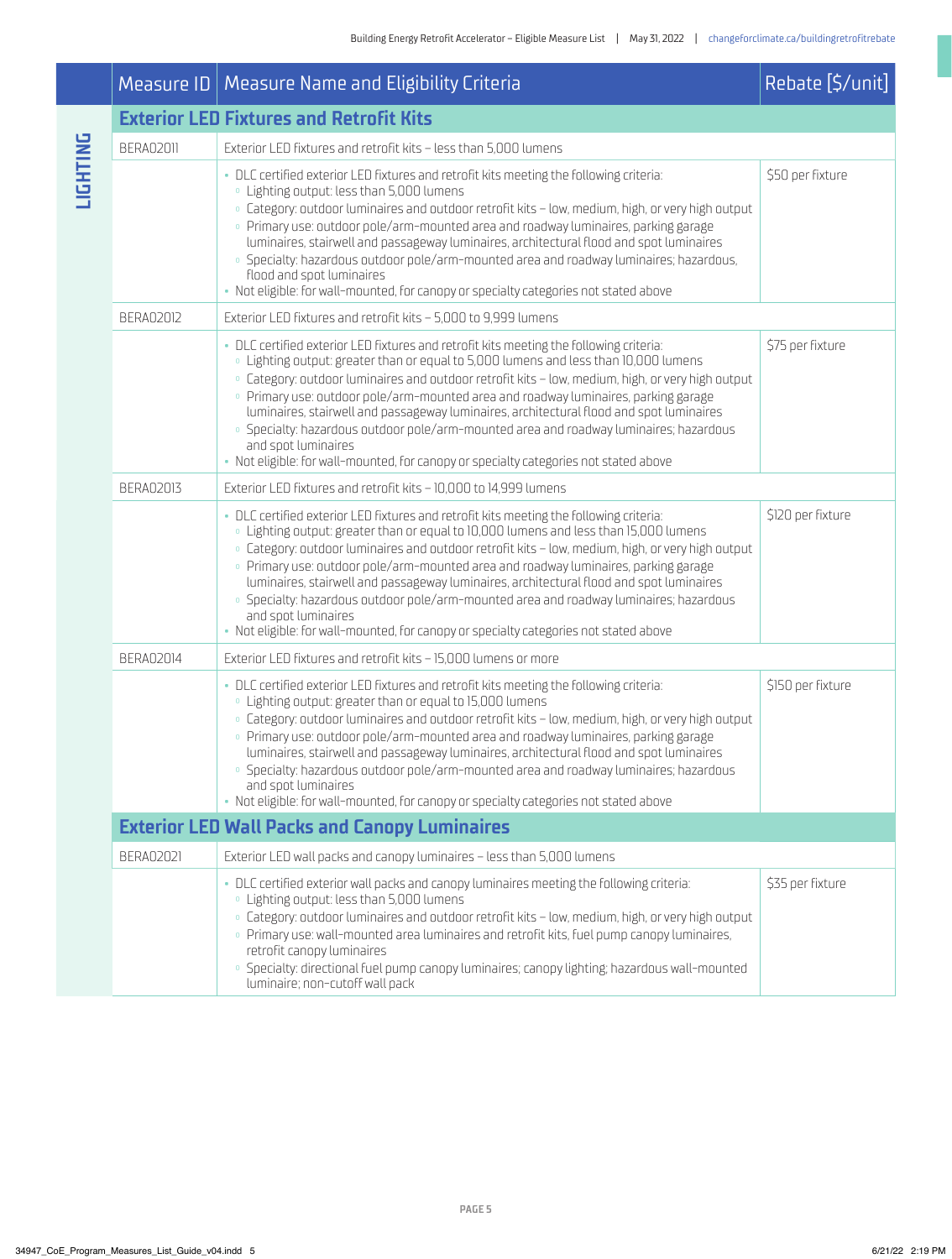|         |           | Measure ID   Measure Name and Eligibility Criteria                                                                                                                                                                                                                                                                                                                                                                                                                                                                                                      | Rebate [\$/unit] |
|---------|-----------|---------------------------------------------------------------------------------------------------------------------------------------------------------------------------------------------------------------------------------------------------------------------------------------------------------------------------------------------------------------------------------------------------------------------------------------------------------------------------------------------------------------------------------------------------------|------------------|
|         | BERA02022 | Exterior LED wall packs and canopy luminaires – 5,000 to 9,999 lumens                                                                                                                                                                                                                                                                                                                                                                                                                                                                                   |                  |
| UNITHOL |           | . DLC certified exterior wall packs and canopy luminaires meeting the following criteria:<br>. Lighting output: greater than or equal to 5,000 lumens and less than 10,000 lumens<br>· Category: outdoor luminaires and outdoor retrofit kits - low, medium, high, or very high output<br>· Primary use: wall-mounted area luminaires and retrofit kits, fuel pump canopy luminaires,<br>retrofit canopy luminaires<br>· Specialty: directional fuel pump canopy luminaires; canopy lighting; hazardous wall-mounted<br>luminaire; non-cutoff wall pack | \$60 per fixture |
|         | BFRA02023 | Exterior LED wall packs and canopy luminaires - 10,000 lumens or more                                                                                                                                                                                                                                                                                                                                                                                                                                                                                   |                  |
|         |           | - DLC certified exterior wall packs and canopy luminaires meeting the following criteria:<br>· Lighting output: greater than or equal to 10,000 lumens<br>· Category: outdoor luminaires and outdoor retrofit kits - low, medium, high, or very high output<br>· Primary use: wall-mounted area luminaires and retrofit kits, fuel pump canopy luminaires,<br>retrofit canopy luminaires<br>· Specialty: directional fuel pump canopy luminaires; canopy lighting; hazardous wall-mounted<br>luminaire; non-cutoff wall pack                            | \$80 per fixture |
|         |           | <b>Troffer Fixtures and Retrofit Kits</b>                                                                                                                                                                                                                                                                                                                                                                                                                                                                                                               |                  |
|         | BFRA01201 | Troffer fixtures and retrofit kits                                                                                                                                                                                                                                                                                                                                                                                                                                                                                                                      |                  |
|         |           | - Must be a DLC certified indoor troffer fixture or retrofit kit including 1x2, 1x4 and 2x2 fixtures and<br>must replace fluorescent, halogen, and/or incandescent troffer fixtures<br>• Not eligible: LED lamps (i.e., LED tubes) of any kind                                                                                                                                                                                                                                                                                                          | \$25 per fixture |

| Fixture-Mounted/Integrated Dual Occupancy and Daylight Sensor for LED Interior Fixtures |                                                                                                                                                                                                                                                                                                                                                                                              |                 |  |
|-----------------------------------------------------------------------------------------|----------------------------------------------------------------------------------------------------------------------------------------------------------------------------------------------------------------------------------------------------------------------------------------------------------------------------------------------------------------------------------------------|-----------------|--|
| BFRA03011                                                                               | Fixture-mounted/Integrated dual occupancy and daylight sensor for LED interior fixtures < 10,000 lumens                                                                                                                                                                                                                                                                                      |                 |  |
|                                                                                         | · Fixture-mounted or integrated dual occupancy and daylight sensor for LED interior fixtures<br>having the following criteria:<br>o Must control fixture between 5,000 to less than 10,000 lumens of load (after retrofit project)<br>. Not eligible: sensors with "manual on override" that can disable the automatic off feature<br>• Must provide specification sheet(s) with application | \$15 per sensor |  |
| BFRA03012                                                                               | Fixture-mounted/Integrated dual occupancy and daylight sensor for LED interior fixtures ≥10,000 lumens                                                                                                                                                                                                                                                                                       |                 |  |
|                                                                                         | · Fixture-mounted or integrated dual occupancy and daylight sensor for LED interior fixtures<br>having the following criteria:<br>· Must control fixture greater than 10,000 lumens of load (after retrofit project)<br>. Not eligible: sensors with "manual on override" that can disable the automatic off feature<br>• Must provide specification sheet(s) with application               | \$25 per sensor |  |
|                                                                                         | <b>Integrated Occupancy for LED Interior Fixtures</b>                                                                                                                                                                                                                                                                                                                                        |                 |  |
| <b>BFRA03021</b>                                                                        | Integrated occupancy for LED interior fixtures < 10,000 lumens                                                                                                                                                                                                                                                                                                                               |                 |  |
|                                                                                         | · Integrated occupancy sensor for LED interior fixtures having the following criteria:<br>o Must control fixture between 5,000 to less than 10,000 lumens of load (after retrofit project)<br>. Not eligible: sensors with "manual on override" that can disable the automatic off feature<br>• Must provide specification sheet(s) with application                                         | \$20 per sensor |  |
| <b>BFRA03022</b>                                                                        | Integrated occupancy for LED interior fixtures ≥10,000 lumens                                                                                                                                                                                                                                                                                                                                |                 |  |
|                                                                                         | · Integrated occupancy sensor for LED interior fixtures having the following criteria:<br>· Must control fixture greater than 10,000 lumens of load (after retrofit project)<br>. Not eligible: sensors with "manual on override" that can disable the automatic off feature<br>• Must provide specification sheet(s) with application                                                       | \$15 per sensor |  |

**CONTROLS**

**CONTROLS**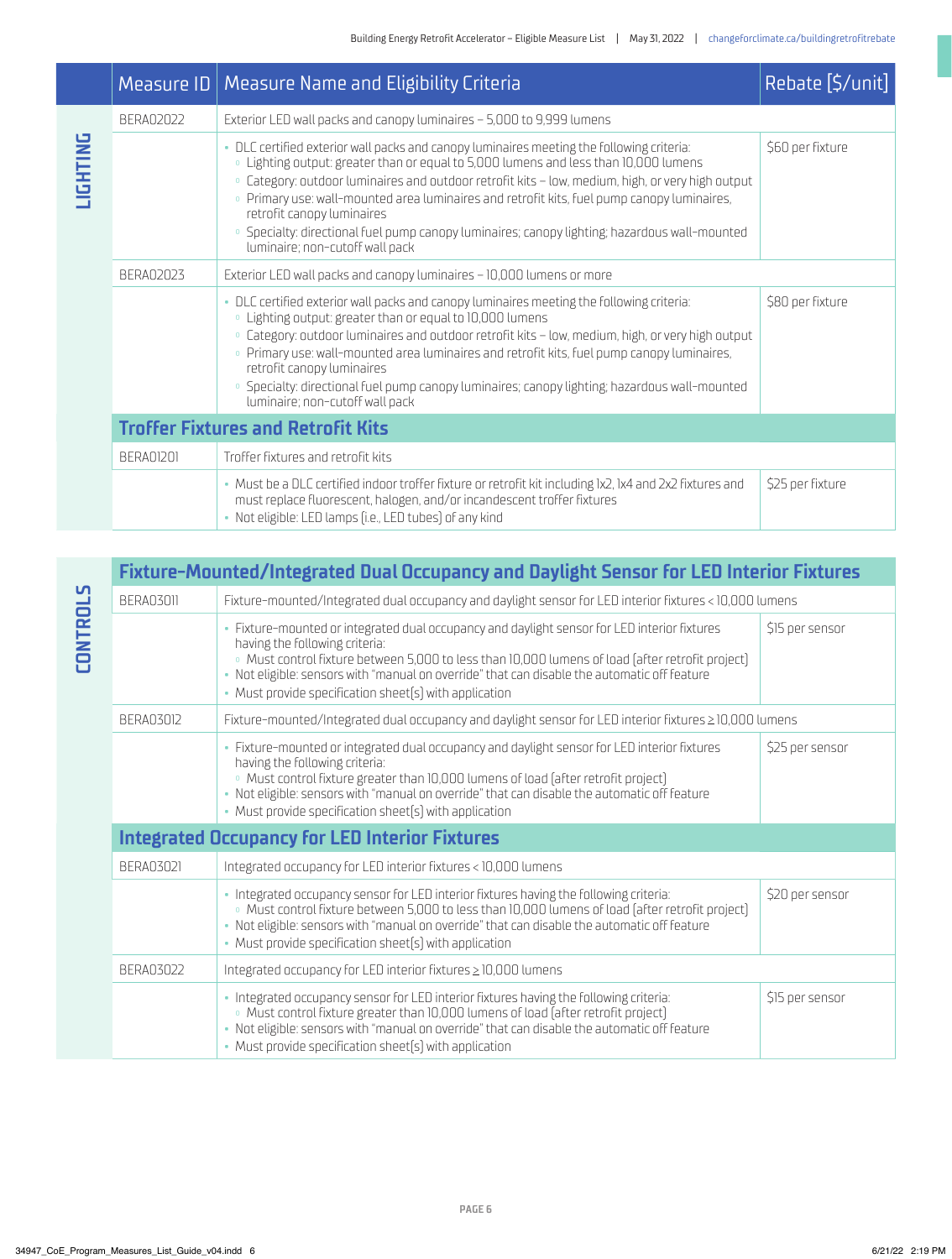|                          | Measure ID   Measure Name and Eligibility Criteria                                                                                                                                                                                                                                                                                                                                    | Rebate [\$/unit] |
|--------------------------|---------------------------------------------------------------------------------------------------------------------------------------------------------------------------------------------------------------------------------------------------------------------------------------------------------------------------------------------------------------------------------------|------------------|
| <b>Occupancy Sensors</b> |                                                                                                                                                                                                                                                                                                                                                                                       |                  |
| <b>BERA03031</b>         | Occupancy sensors - wall switch                                                                                                                                                                                                                                                                                                                                                       |                  |
|                          | · Wall-/Switch-mounted sensor meeting the following criteria:<br>· Must control a minimum of 60W or 7,000 lumens of load (after retrofit project)<br>. Not eligible: sensors with "manual on override" that can disable the automatic off feature<br>• Must provide specification sheet(s) with application                                                                           | \$20 per sensor  |
| <b>BERA03032</b>         | Occupancy sensors - fixture-mounted                                                                                                                                                                                                                                                                                                                                                   |                  |
|                          | · Fixture-mounted sensor meeting the following criteria:<br>· Must control a minimum of 60W or 7,000 lumens of load (after retrofit project)<br>. Not eligible: sensors with "manual on override" that can disable the automatic off feature<br>• Must provide specification sheet(s) with application                                                                                | \$20 per sensor  |
| <b>BERA03033</b>         | Occupancy sensors - remote or wall-mounted                                                                                                                                                                                                                                                                                                                                            |                  |
|                          | · Fixture-mounted sensor meeting the following criteria:<br>· Must control a minimum of 150W or 15,000 lumens of load (after retrofit project)<br>. Not eligible: sensors with "manual on override" that can disable the automatic off feature<br>• Must provide specification sheet(s) with application                                                                              | \$35 per sensor  |
| <b>Daylight Sensors</b>  |                                                                                                                                                                                                                                                                                                                                                                                       |                  |
| <b>BERA03041</b>         | Daylight sensors - fixture-mounted                                                                                                                                                                                                                                                                                                                                                    |                  |
|                          | - Fixture-mounted dual occupancy and daylight controls, integrated for fixture-mounted meeting<br>the following criteria:<br>· Must control a minimum of 60W or 7,000 lumens of load (after retrofit project)<br>. Not eligible: sensors with "manual on override" that can disable the automatic off feature<br>• Must provide specification sheet(s) with application               | \$15 per sensor  |
| BERA03042                | Daylight sensors - remote or wall-mounted                                                                                                                                                                                                                                                                                                                                             |                  |
|                          | · Ceiling or wall remote mounted meeting the following criteria:<br>. Must control a minimum of 150W or 15,000 lumens of load (after retrofit project)<br>. Not eligible: sensors with "manual on override" that can disable the automatic off feature<br>• Must provide specification sheet(s) with application                                                                      | \$20 per sensor  |
|                          | <b>Exterior Occupancy Sensors</b>                                                                                                                                                                                                                                                                                                                                                     |                  |
| BFRA04011                | Exterior occupancy sensors                                                                                                                                                                                                                                                                                                                                                            |                  |
|                          | Exterior occupancy sensors meeting the following criteria:<br>· Must control a minimum of 45W or 5,000 lumens of load (after retrofit project)<br>• Not eligible: sensors with "manual on override" that can disable the automatic off feature<br>• Must provide specification sheet(s) with application                                                                              | \$22 per sensor  |
|                          | <b>Load-Sensing Plug Strips</b>                                                                                                                                                                                                                                                                                                                                                       |                  |
| <b>BERA07011</b>         | Load-sensing plug strips                                                                                                                                                                                                                                                                                                                                                              |                  |
|                          | • Load-sensing plug strips meeting the following criteria:<br>. Current sensor: must be built-in<br>. Minimum number of outlets controlled by the current sensor: 4<br>· Must have surge protection<br>• Must purchase a minimum of 10 plug strips<br>• Must be used in an office setting (regardless of the building type)<br>• Must provide specification sheet(s) with application | \$17 per unit    |
|                          | <b>Guest Room Occupancy Controls</b>                                                                                                                                                                                                                                                                                                                                                  |                  |
| <b>BERA08011</b>         | Guest room occupancy controls - PTAC with gas                                                                                                                                                                                                                                                                                                                                         |                  |
|                          | · Guest room occupancy controls meeting the following criteria:<br>• Heating type: PTAC with gas heating<br>· Occupancy detector: keycard or infrared/motion sensing<br>• Must be installed in a hotel/motel building<br>• Must provide specification sheet(s) with application                                                                                                       | \$138 per room   |

**CONTROLS**

**CONTROLS**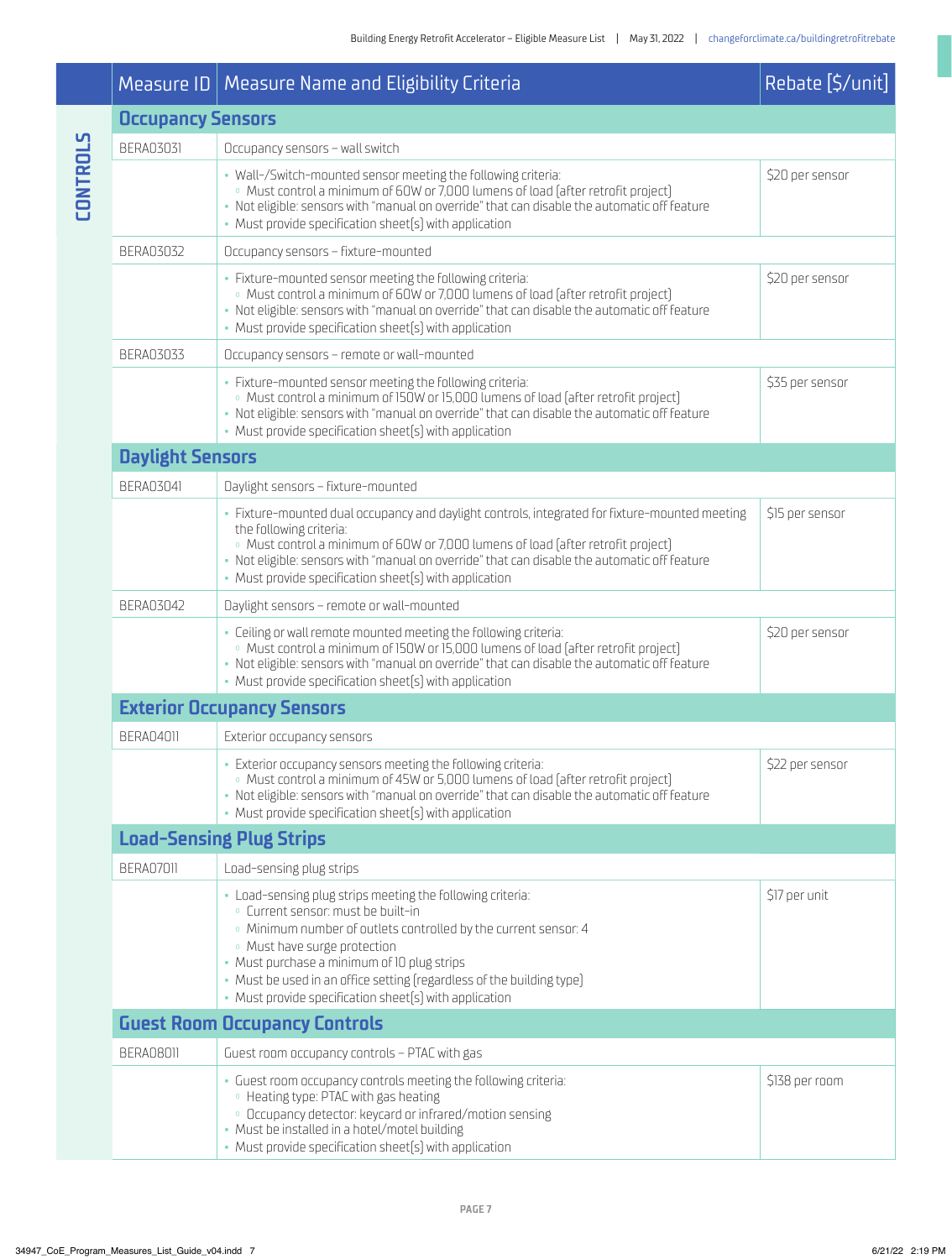|                 |                  | Measure ID   Measure Name and Eligibility Criteria                                                                                                                                                                                                                                                                                                                                                                                                                                                                                                                                                                                                                                                                                                                                                | Rebate [\$/unit] |
|-----------------|------------------|---------------------------------------------------------------------------------------------------------------------------------------------------------------------------------------------------------------------------------------------------------------------------------------------------------------------------------------------------------------------------------------------------------------------------------------------------------------------------------------------------------------------------------------------------------------------------------------------------------------------------------------------------------------------------------------------------------------------------------------------------------------------------------------------------|------------------|
| <b>CONTROLS</b> | <b>BERA08012</b> | Guest room occupancy controls – PTAC with electric resistance                                                                                                                                                                                                                                                                                                                                                                                                                                                                                                                                                                                                                                                                                                                                     |                  |
|                 |                  | • Guest room occupancy controls meeting the following criteria:<br>• Heating type: PTAC with electric resistance heating<br><sup>o</sup> Occupancy detector: keycard or infrared/motion sensing<br>• Must be installed in a hotel/motel building<br>• Must provide specification sheet(s) with application                                                                                                                                                                                                                                                                                                                                                                                                                                                                                        | \$138 per room   |
|                 |                  | <b>Building Automation System</b>                                                                                                                                                                                                                                                                                                                                                                                                                                                                                                                                                                                                                                                                                                                                                                 |                  |
|                 | BERA08021        | Building automation system                                                                                                                                                                                                                                                                                                                                                                                                                                                                                                                                                                                                                                                                                                                                                                        |                  |
|                 |                  | - The upgraded building automation system (BAS) may consist of a network of Building Controllers<br>(BC), Advanced Application Controllers (AAC), Application Specific Controllers (ASC), and Smart<br>Actuators (SA). Every device in the system that executes control logic and directly controls<br>HVAC equipment must conform to a standard BACnet Device profile as specified in ANSI/ASHRAE<br>135-2004, BACnet Annex L.<br>- This upgrade may include new, replacement and/or optimization with a BAS technician<br>(as per the energy audit)<br>- Network integrated smart or communicating thermostats are eligible under this upgrade<br>• Hardwired actuators and sensors may be used in lieu of BACnet Smart Actuators and<br>Smart Sensors<br>• Not eligible: New pneumatic control | \$1 per sq. foot |

|                                 | <b>High-Efficiency Furnaces</b> |                                                                                                                                                                                                                                                                                                                                                                                                                                                                                                                                                                                                               |              |
|---------------------------------|---------------------------------|---------------------------------------------------------------------------------------------------------------------------------------------------------------------------------------------------------------------------------------------------------------------------------------------------------------------------------------------------------------------------------------------------------------------------------------------------------------------------------------------------------------------------------------------------------------------------------------------------------------|--------------|
| [HVAC]<br>CONDITIONING          | BFRA05011                       | High-efficiency furnaces - efficiency 96% or more                                                                                                                                                                                                                                                                                                                                                                                                                                                                                                                                                             |              |
|                                 |                                 | · ENERGY STAR certified high-efficiency furnaces meeting the following criteria:<br>. Rated heat input: less than or equal to 300,000 Btu per hour<br><sup>o</sup> Annual fuel utilization efficiency (AFUE): greater than or equal to 96%<br>· Fuel type: natural gas and/or propane<br>· Not eligible: oil-fired models                                                                                                                                                                                                                                                                                     | \$6 per MBH  |
|                                 | <b>Condensing Boilers</b>       |                                                                                                                                                                                                                                                                                                                                                                                                                                                                                                                                                                                                               |              |
|                                 | <b>BERA05021</b>                | Condensing boilers - 300,000 Btu per hour or less                                                                                                                                                                                                                                                                                                                                                                                                                                                                                                                                                             |              |
| <b>AIR</b>                      |                                 | • ENERGY STAR certified condensing boiler meeting the following criteria:<br>. Rated heat input: less than or equal to 300,000 Btu per hour<br><sup>o</sup> AFUE: greater than or equal to 95%<br>· Fuel type: natural gas and/or propane<br>· Primary use: must be used in a hydronic (hot water) system<br>• Not eligible: steam boilers and oil-fired models                                                                                                                                                                                                                                               | \$10 per MBH |
|                                 | <b>BERA05022</b>                | Condensing boilers - 300,001 to 2,500,000 Btu per hour                                                                                                                                                                                                                                                                                                                                                                                                                                                                                                                                                        |              |
| <b>HEATING, VENTILATION AND</b> |                                 | · Condensing boilers meeting the following criteria:<br>. Rated heat input: greater than 300,000 and less than or equal to 2,500,000 Btu per hour<br><sup>o</sup> Thermal efficiency: greater than or equal to 95%<br>· Fuel type: natural gas and/or propane<br>· Primary use: must be used in a hydronic (hot water) system<br>· Certification requirement: must be certified to CSA 4.9/ANSI Z21.13 CSA 4.9/ANSI Z21.13<br>Standard for gas-fired low pressure steam and hot water boilers<br>• Not eligible: steam boilers and oil-fired models<br>• Must provide specification sheet(s) with application | \$9 per MBH  |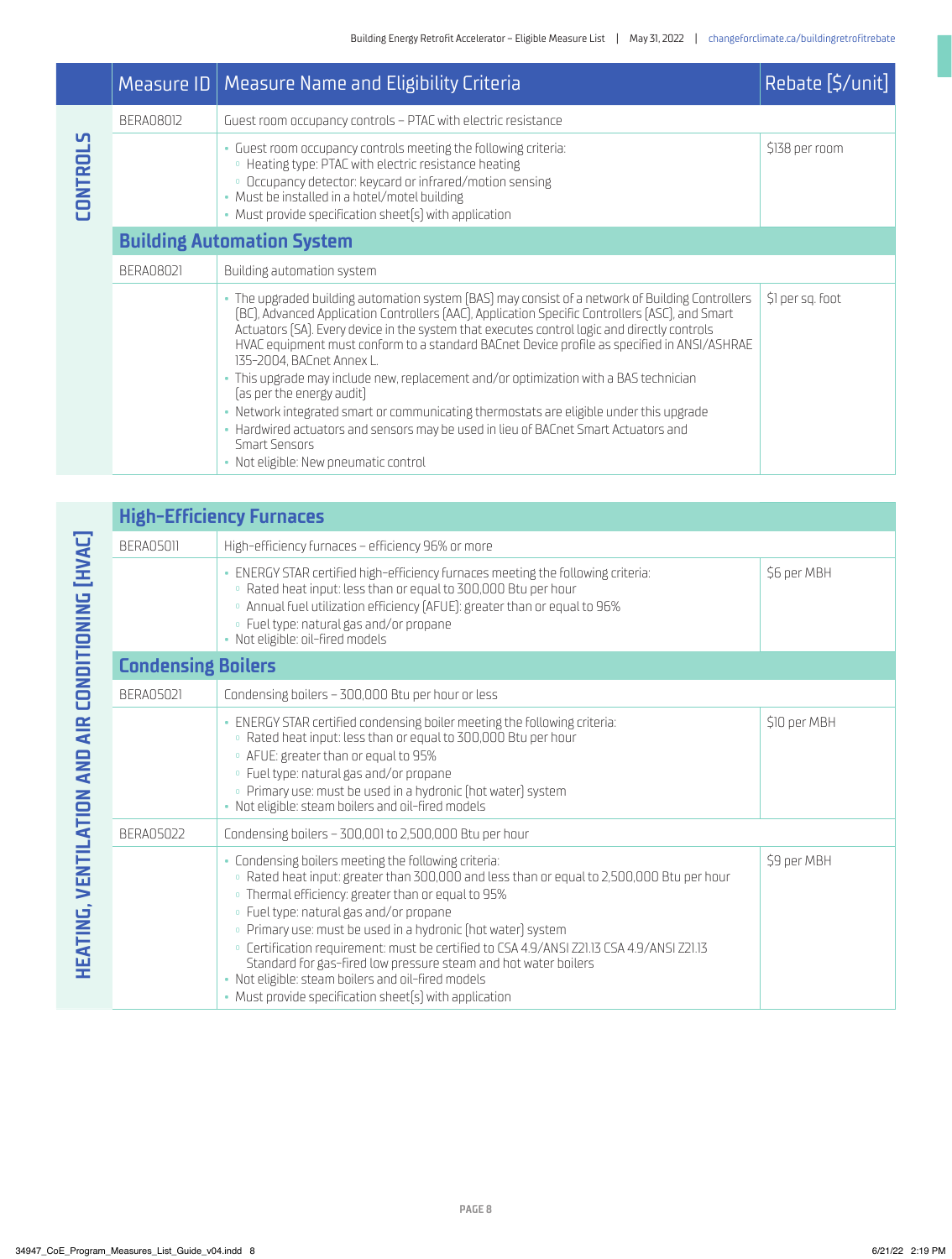| Measure ID       | Measure Name and Eligibility Criteria                                                                                                                                                                                                                                                                                                                                                                                                                                                                                                                                                                        | Rebate [\$/unit] |
|------------------|--------------------------------------------------------------------------------------------------------------------------------------------------------------------------------------------------------------------------------------------------------------------------------------------------------------------------------------------------------------------------------------------------------------------------------------------------------------------------------------------------------------------------------------------------------------------------------------------------------------|------------------|
| <b>BERA05023</b> | Condensing boilers - 2,500,001 Btu per hour or more                                                                                                                                                                                                                                                                                                                                                                                                                                                                                                                                                          |                  |
|                  | • Condensing boilers meeting the following criteria:<br>· Rated heat input: greater than 2,500,000 Btu per hour<br>· Thermal efficiency: greater than or equal to 95%<br>· Fuel type: natural gas and/or propane<br>· Primary use: must be used in a hydronic (hot water) system for space heating,<br>water heating or both<br>· Certification requirement: must be certified to CSA 4.9/ANSI Z21.13 CSA 4.9/ANSI Z21.13<br>Standard for gas-fired low pressure steam and hot water boilers<br>• Not eligible: steam boilers and oil-fired models<br>• Must provide specification sheet(s) with application | \$8 per MBH      |
| <b>BERA05024</b> | Boiler economizer                                                                                                                                                                                                                                                                                                                                                                                                                                                                                                                                                                                            |                  |
|                  | • Condensing economizers are eligible<br>• Must be installed on a boiler without an economizer                                                                                                                                                                                                                                                                                                                                                                                                                                                                                                               | \$2 per MBH      |
| <b>BERA05025</b> | Boiler and heater controls                                                                                                                                                                                                                                                                                                                                                                                                                                                                                                                                                                                   |                  |
|                  | • Not eligible: non-condensing economizers                                                                                                                                                                                                                                                                                                                                                                                                                                                                                                                                                                   | \$3 per MBH      |
|                  | <b>Variable Frequency Drive (VFD)</b>                                                                                                                                                                                                                                                                                                                                                                                                                                                                                                                                                                        |                  |
| BERAN5031        | VFD for pumps and motors - 0.10 hp to 4.99 hp                                                                                                                                                                                                                                                                                                                                                                                                                                                                                                                                                                |                  |
|                  | • VFD for pumps and motors meeting the following criteria:<br><sup>o</sup> Motor capacity: greater than or equal to 0.10 hp and less than 5 hp<br>. Must be driving a pump or a fan in an HVAC application<br>. Annual operating hours of motors and pumps: at least 2,000 hours/year<br>• Not eligible: constant torque or horsepower loads, installation on fans with forward curved<br>inlet guide vanes<br>• Must provide specification sheet(s) with application for motor and VFD                                                                                                                      | \$144 per hp     |
| BERA05032        | VFD for pumps and motors – 5.00 hp to 19.99 hp                                                                                                                                                                                                                                                                                                                                                                                                                                                                                                                                                               |                  |
|                  | • VFD for pumps and motors meeting the following criteria:<br>· Motor capacity: greater than or equal to 5 hp and less than 20 hp<br><sup>o</sup> Must be driving a pump or a fan in an HVAC application<br>. Annual operating hours of motors and pumps: at least 2,000 hours/year<br>· Not eligible: constant torque or horsepower loads, installation on fans with forward curved<br>inlet guide vanes<br>• Must provide specification sheet(s) with application for motor and VFD                                                                                                                        | \$92 per hp      |
| <b>BERA05033</b> | VFD for pumps and motors - 20 hp or larger                                                                                                                                                                                                                                                                                                                                                                                                                                                                                                                                                                   |                  |
|                  | • VFD for pumps and motors meeting the following criteria:<br>· Motor capacity: greater than or equal to 20 hp<br><sup>o</sup> Must be driving a pump or a fan in an HVAC application<br>. Annual operating hours of motors and pumps: at least 2,000 hours/year<br>• Not eligible: constant torque or horsepower loads, installation on fans with forward curved<br>inlet guide vanes<br>• Must provide specification sheet(s) with application for motor and VFD                                                                                                                                           | \$86 per hp      |
|                  | <b>Ductless Mini-Split Heat Pumps (DMSHP)</b>                                                                                                                                                                                                                                                                                                                                                                                                                                                                                                                                                                |                  |
| <b>BERA05051</b> | DMSHP - electric resistance replacement                                                                                                                                                                                                                                                                                                                                                                                                                                                                                                                                                                      |                  |
|                  | • DMSHP from existing electric resistance heating<br>• Must be rated as cold climate heat pump<br>• Meet Northeast Energy Efficiency Partnerships, Inc (NEEP) Cold Climate Air Source Heat Pump<br>(ccASHP) Specification V3.0 or latest, if <65k Btu/hour at 47°F (dry bulb)                                                                                                                                                                                                                                                                                                                                | \$1,200 per ton  |
| <b>BERA05052</b> | DMSHP - oil or propane replacement                                                                                                                                                                                                                                                                                                                                                                                                                                                                                                                                                                           |                  |
|                  | • DMSHP from oil or propane base heating<br>• Must be rated as cold climate heat pump<br>- Meet NEEP ccASHP Specification V3.0 or latest, if <65k Btu/hour at 47°F (dry bulb)                                                                                                                                                                                                                                                                                                                                                                                                                                | \$1,200 per ton  |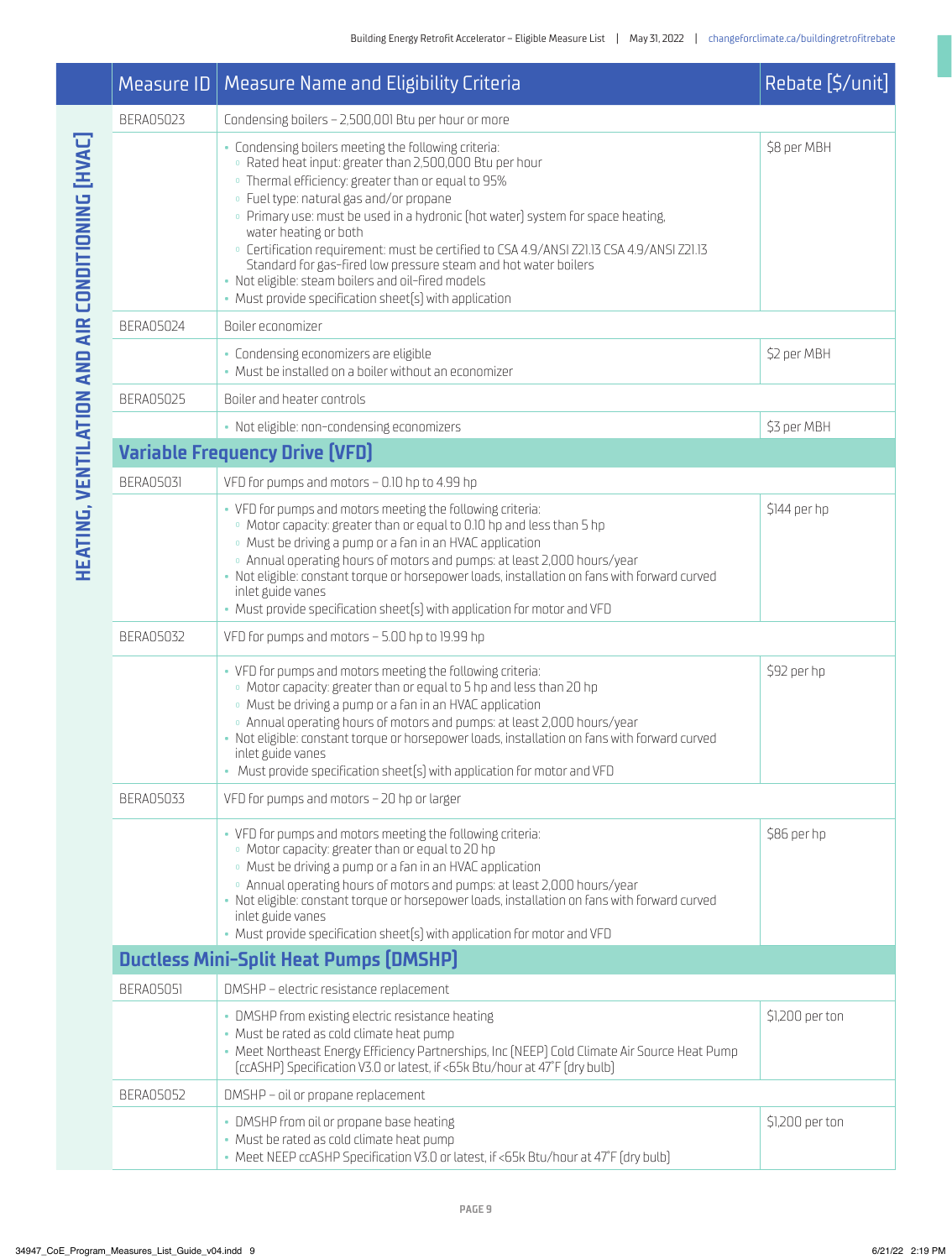| Measure ID $\mid$ | Measure Name and Eligibility Criteria                                                                                                                                                                                                                                                                                                                                   | Rebate [\$/unit]                       |
|-------------------|-------------------------------------------------------------------------------------------------------------------------------------------------------------------------------------------------------------------------------------------------------------------------------------------------------------------------------------------------------------------------|----------------------------------------|
| <b>BERA05053</b>  | DMSHP - natural gas replacement                                                                                                                                                                                                                                                                                                                                         |                                        |
|                   | • DMSHP from natural gas base heating<br>• Must be rated as cold climate heat pump<br>• Meet NEEP ccASHP Specification V3.0 or latest, if <65k Btu/hour at 47°F (dry bulb)                                                                                                                                                                                              | \$1,200 per ton                        |
|                   | <b>Centrally Ducted Heat Pumps (CDHP)</b>                                                                                                                                                                                                                                                                                                                               |                                        |
| BFRA05061         | CDHP - electric furnace replacement                                                                                                                                                                                                                                                                                                                                     |                                        |
|                   | • CDHP from existing electric resistance heating<br>• Must be rated as cold climate heat pump<br>• Meet NEEP ccASHP Specification V3.0 or latest, if <65k Btu/hour at 47°F (dry bulb)<br>• Must submit copies of permit report with application                                                                                                                         | \$900 per ton                          |
| <b>BERA05062</b>  | CDHP - oil or propane replacement                                                                                                                                                                                                                                                                                                                                       |                                        |
|                   | • CDHP from existing oil or propane heating<br>• Must be rated as cold climate heat pump<br>• Meet NEEP ccASHP Specification V3.0 or latest, if <65k Btu/hour at 47°F (dry bulb)<br>• Must submit copies of permit report with application                                                                                                                              | \$900 per ton                          |
| <b>BERA05063</b>  | CDHP - natural gas replacement                                                                                                                                                                                                                                                                                                                                          |                                        |
|                   | • CDHP from existing natural gas heating<br>• Must be rated as cold climate heat pump<br>• Meet NEEP ccASHP Specification V3.0 or latest, if <65k Btu/hour at 47°F (dry bulb)<br>• Must submit copies of permit report with application                                                                                                                                 | \$900 per ton                          |
|                   | <b>Ground Source Heat Pumps (GSHP)</b>                                                                                                                                                                                                                                                                                                                                  |                                        |
| <b>BERA05071</b>  | GSHP - electric furnace/boiler replacement                                                                                                                                                                                                                                                                                                                              |                                        |
|                   | · GSHP from existing electric heating<br>• Must be rated as cold climate heat pump<br>• Must submit copies of permit report with application                                                                                                                                                                                                                            | \$5,000 per ton                        |
| <b>BERA05072</b>  | GSHP – oil or propane replacement                                                                                                                                                                                                                                                                                                                                       |                                        |
|                   | · GSHP from existing oil or propane heating<br>• Must be rated as cold climate heat pump<br>• Must submit copies of permit report with application                                                                                                                                                                                                                      | \$5,000 per ton                        |
| <b>BERA05073</b>  | GSHP - natural gas replacement                                                                                                                                                                                                                                                                                                                                          |                                        |
|                   | • GSHP from existing oil or propane heating<br>• Must be rated as cold climate heat pump<br>• Must submit copies of permit report with application                                                                                                                                                                                                                      | \$5,000 per ton                        |
|                   | <b>Demand Control Ventilation (DCV)</b>                                                                                                                                                                                                                                                                                                                                 |                                        |
| <b>BERA05081</b>  | <b>DCV</b>                                                                                                                                                                                                                                                                                                                                                              |                                        |
|                   | • Must be installed in a single-zone HVAC system that does not have heat recovery<br>· System must have output capacity of greater than or equal to 3 tons or 36,000 Btu/hour<br>• Measure is eligible only for the following building types: grocery, elementary schools,<br>high schools, universities and colleges, retail department stores, and retail strip malls | \$115 per 100 cubic<br>feet per minute |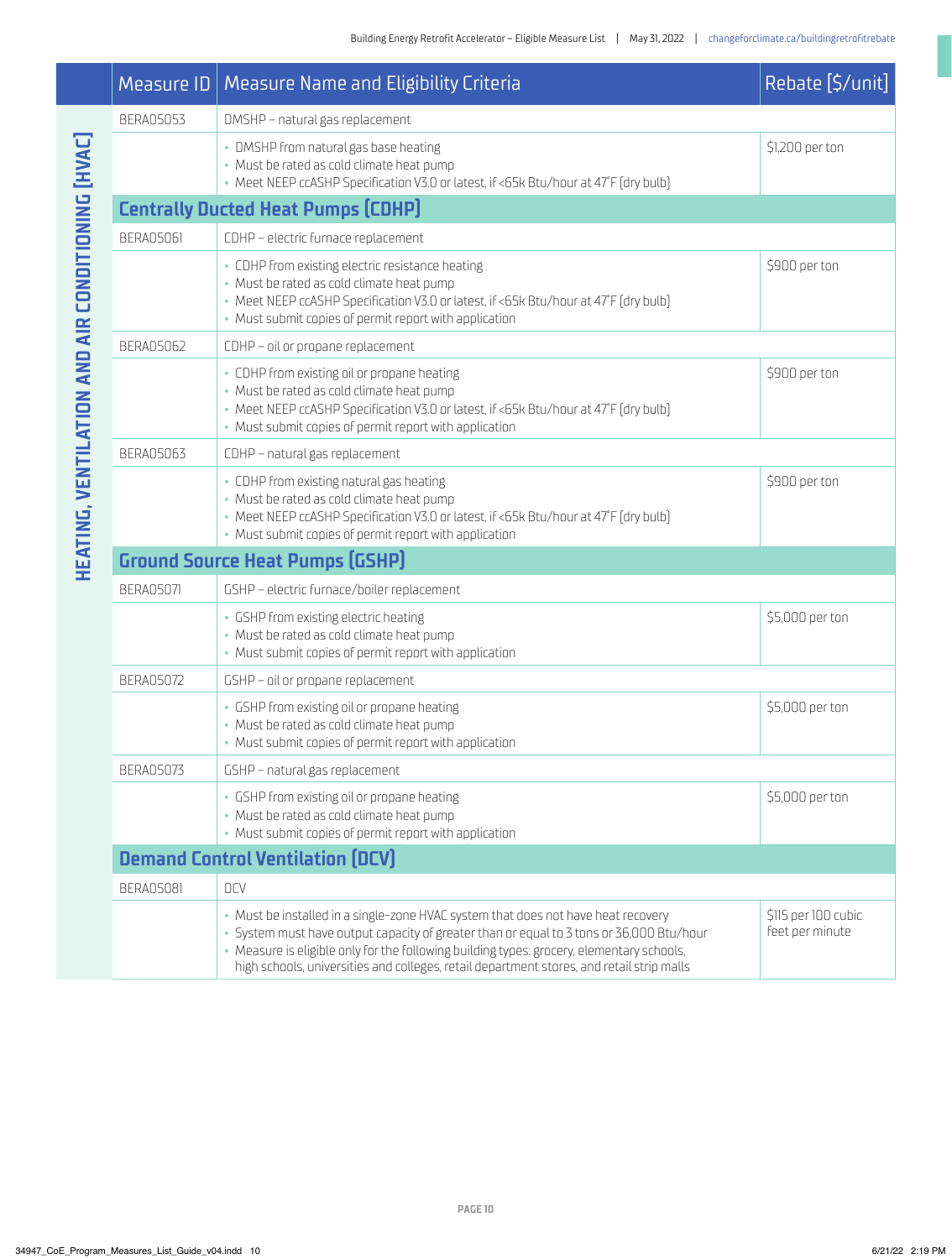| Measure $ D $    | Measure Name and Eligibility Criteria                                                                                                                                                                                                                                                                                                                                                                                                                                                                                                                                                                                                                                                                                                                                                                                                                                                                                                           | Rebate [\$/unit]                       |
|------------------|-------------------------------------------------------------------------------------------------------------------------------------------------------------------------------------------------------------------------------------------------------------------------------------------------------------------------------------------------------------------------------------------------------------------------------------------------------------------------------------------------------------------------------------------------------------------------------------------------------------------------------------------------------------------------------------------------------------------------------------------------------------------------------------------------------------------------------------------------------------------------------------------------------------------------------------------------|----------------------------------------|
|                  | <b>Energy Recovery Ventilator [ERV]</b>                                                                                                                                                                                                                                                                                                                                                                                                                                                                                                                                                                                                                                                                                                                                                                                                                                                                                                         |                                        |
| <b>BERA05091</b> | ERV                                                                                                                                                                                                                                                                                                                                                                                                                                                                                                                                                                                                                                                                                                                                                                                                                                                                                                                                             |                                        |
|                  | - Must be an ERV system with a minimum sensible effectiveness greater than or equal to 80% at<br>32°F for spaces with no ERV/HRV<br>• Must be addition of ERV on existing air side equipment<br>· Must be gas-fired heated air systems<br>. The system shall be designed and operated such that the zone is ventilated in compliance with<br>American Society of Heating, Refrigerating and Air-Conditioning Engineers (ASHRAE) Standard<br>62.1 for ventilation and indoor air quality<br>• Must include detailed price quote(s), specification sheet(s) and/or invoice(s) with application,<br>which should include the following information: airflow, outdoor air percentage and effectiveness<br>of the heat exchanger<br>• Not eligible: systems in which DCV or scheduled setbacks are used during operated hours<br>· Spaces where 100% of the exhaust air must be evacuated from the building in order to avoid<br>cross-contamination | \$500 per 100 cubic<br>feet per minute |
|                  | <b>Heat Recovery Ventilator [HRV]</b>                                                                                                                                                                                                                                                                                                                                                                                                                                                                                                                                                                                                                                                                                                                                                                                                                                                                                                           |                                        |
| <b>BERA05092</b> | <b>HRV</b>                                                                                                                                                                                                                                                                                                                                                                                                                                                                                                                                                                                                                                                                                                                                                                                                                                                                                                                                      |                                        |
|                  | - Must be an HRV system with a minimum sensible effectiveness greater than or equal to 70% at<br>32°F for spaces with no ERV/HRV<br>• Must be addition of HRV on new and existing exhaust systems<br>- Must be used for HVAC or process exhaust air systems above 100°F<br>. The system shall be designed and operated such that the zone is ventilated in compliance with<br>ASHRAE Standard 62.1 for ventilation and indoor air quality<br>• Must include detailed price quote(s), specification sheet(s) and/or invoice(s) with application,<br>which should include the following information: airflow, outdoor air percentage and effectiveness<br>of the heat exchanger<br>· Not eligible: systems in which DCV or scheduled setbacks are used during operated hours<br>· Spaces where 100% of the exhaust air must be evacuated from the building in order to avoid<br>cross-contamination                                               | \$200 per 100 cubic<br>feet per minute |
|                  | <b>Condensing Storage Water Heaters</b>                                                                                                                                                                                                                                                                                                                                                                                                                                                                                                                                                                                                                                                                                                                                                                                                                                                                                                         |                                        |
| <b>BERA06011</b> | Condensing storage water heaters - 75,000 Btu per hour or less                                                                                                                                                                                                                                                                                                                                                                                                                                                                                                                                                                                                                                                                                                                                                                                                                                                                                  |                                        |
|                  | · ENERGY STAR condensing storage water heaters meeting the following criteria:<br>· Type: gas storage<br>• Rated heat input: less than or equal to 75,000 Btu per hour<br><sup>o</sup> Thermal efficiency: greater than or equal to 95%<br>· Fuel type: natural gas and/or propane                                                                                                                                                                                                                                                                                                                                                                                                                                                                                                                                                                                                                                                              | \$9 per MBH                            |
| <b>BERA06012</b> | Condensing storage water heaters - more than 75,000 Btu per hour                                                                                                                                                                                                                                                                                                                                                                                                                                                                                                                                                                                                                                                                                                                                                                                                                                                                                |                                        |
|                  | · ENERGY STAR condensing storage water heaters meeting the following criteria:<br>· Type: gas storage<br><sup>o</sup> Rated heat input: greater than 75,000 Btu per hour<br>· Thermal efficiency: greater than or equal to 95%<br>· Fuel type: natural gas and/or propane                                                                                                                                                                                                                                                                                                                                                                                                                                                                                                                                                                                                                                                                       | \$8 per MBH                            |
| <b>BERA06021</b> | Condensing tankless water heaters - 75,000 Btu per hour or more                                                                                                                                                                                                                                                                                                                                                                                                                                                                                                                                                                                                                                                                                                                                                                                                                                                                                 |                                        |
|                  | . ENERGY STAR condensing tankless water heaters meeting the following criteria:<br>· Type: gas tankless<br>· Rated heat input: greater than or equal to 75,000 Btu per hour<br>· Thermal efficiency: greater than or equal to 90%<br>· Fuel type: natural gas and/or propane                                                                                                                                                                                                                                                                                                                                                                                                                                                                                                                                                                                                                                                                    | \$7 per MBH                            |

**HEATING, VENTILATION AND AIR CONDITIONING [HVAC]**

HEATING, VENTILATION AND AIR CONDITIONING [HVAC]

**PAGE 11**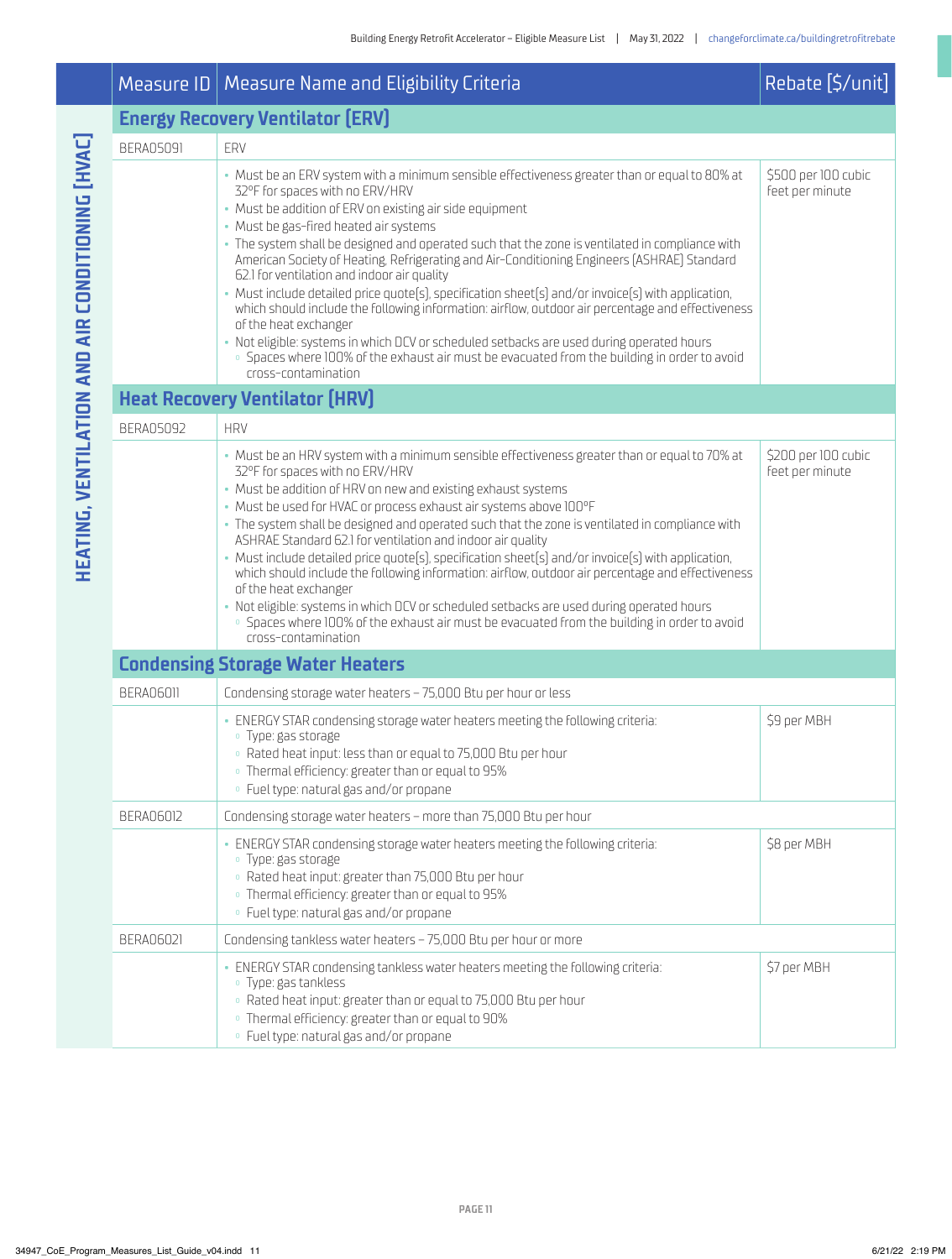|                                                     |                         | Measure ID   Measure Name and Eligibility Criteria                                                                                                                                                                                                                                                                                                                                                                                                       | Rebate [\$/unit] |
|-----------------------------------------------------|-------------------------|----------------------------------------------------------------------------------------------------------------------------------------------------------------------------------------------------------------------------------------------------------------------------------------------------------------------------------------------------------------------------------------------------------------------------------------------------------|------------------|
|                                                     | <b>Chiller</b>          |                                                                                                                                                                                                                                                                                                                                                                                                                                                          |                  |
|                                                     | <b>BERA07001</b>        | High-efficiency chillers- air cooled                                                                                                                                                                                                                                                                                                                                                                                                                     |                  |
| HEATING, VENTILATION AND<br>AIR CONDITIONING [HVAC] |                         | • Meet minimum efficiency standards as per the most recent edition of ASHRAE 90.1 Standard<br>Table 6.8.1-3 requirements for Path A or Path B efficiency<br>Efficiency rating must be based on AHRI 550/590 (IP) for IPLV conditions and<br>not full load conditions<br>• Refrigerant to comply with all applicable codes and authorities having jurisdiction<br>• Must be for primary use and not back-up<br>• Not eligible: new reciprocating chillers | \$170 per ton    |
|                                                     | <b>Air Conditioning</b> |                                                                                                                                                                                                                                                                                                                                                                                                                                                          |                  |
|                                                     | <b>BERA07002</b>        | High-efficiency packed cooling                                                                                                                                                                                                                                                                                                                                                                                                                           |                  |
|                                                     |                         | Equipment must meet minimum efficiency (SEER or IEER or EER) standards as per ASHRAE 90.1<br>Equipment must be a high-efficiency model, not a standard model                                                                                                                                                                                                                                                                                             | \$50 per ton     |

| エヒ | <b>Hot Water</b> |                                                                                                                                                                                                      |                             |
|----|------------------|------------------------------------------------------------------------------------------------------------------------------------------------------------------------------------------------------|-----------------------------|
|    | BFRAN7003        | Air source heat pump water heater                                                                                                                                                                    |                             |
|    |                  | • Must be ENERGY STAR certified to the most recently published version<br>· Must be tested in accordance with the AHRI 2013 Standard for Performance Rating of<br>Commercial Heat Pump Water Heaters | \$1,200 per<br>water heater |

|                     | <b>Fast-Acting Doors</b>                                                                                                                                                                                                           |                    |
|---------------------|------------------------------------------------------------------------------------------------------------------------------------------------------------------------------------------------------------------------------------|--------------------|
| BFRA09011           | Fast-acting doors                                                                                                                                                                                                                  |                    |
|                     | • Must be installed in walk-in confer or freezer<br>• Must use automatic, hydraulic-type door closer                                                                                                                               | \$115 per sq. foot |
| <b>Air Curtains</b> |                                                                                                                                                                                                                                    |                    |
| BFRA09021           |                                                                                                                                                                                                                                    |                    |
|                     | • Must be designed for commercial and industrial applications<br>• Must be certified to the ANSI/AMCA 220 standard<br>• Must be installed where there is an overhead door opening without an existing or<br>less efficient curtain | \$2,000 per door   |
| <b>Windows</b>      |                                                                                                                                                                                                                                    |                    |
| BERAIO011           | Low-E/triple glazing windows $[U < 0.30]$                                                                                                                                                                                          |                    |
|                     | • Thermal transmittance (U-value) must be less than 0.30                                                                                                                                                                           | \$2 per sq. foot   |
| <b>Insulation</b>   |                                                                                                                                                                                                                                    |                    |
| <b>BERA10021</b>    | Wall insulation $[R > 20]$                                                                                                                                                                                                         |                    |
|                     | • Minimum R-value of layers after adding new insulation must be equal to or greater than 20                                                                                                                                        | \$1 per sq. foot   |
| BFRAID022           | Celling/attic insulation $[R > 30]$                                                                                                                                                                                                |                    |
|                     | - Minimum R-value of layers after adding new insulation must be equal to or greater than 30                                                                                                                                        | \$1 per sq. foot   |

**BUILDING ENVELOPE BUILDING ENVELOPE**